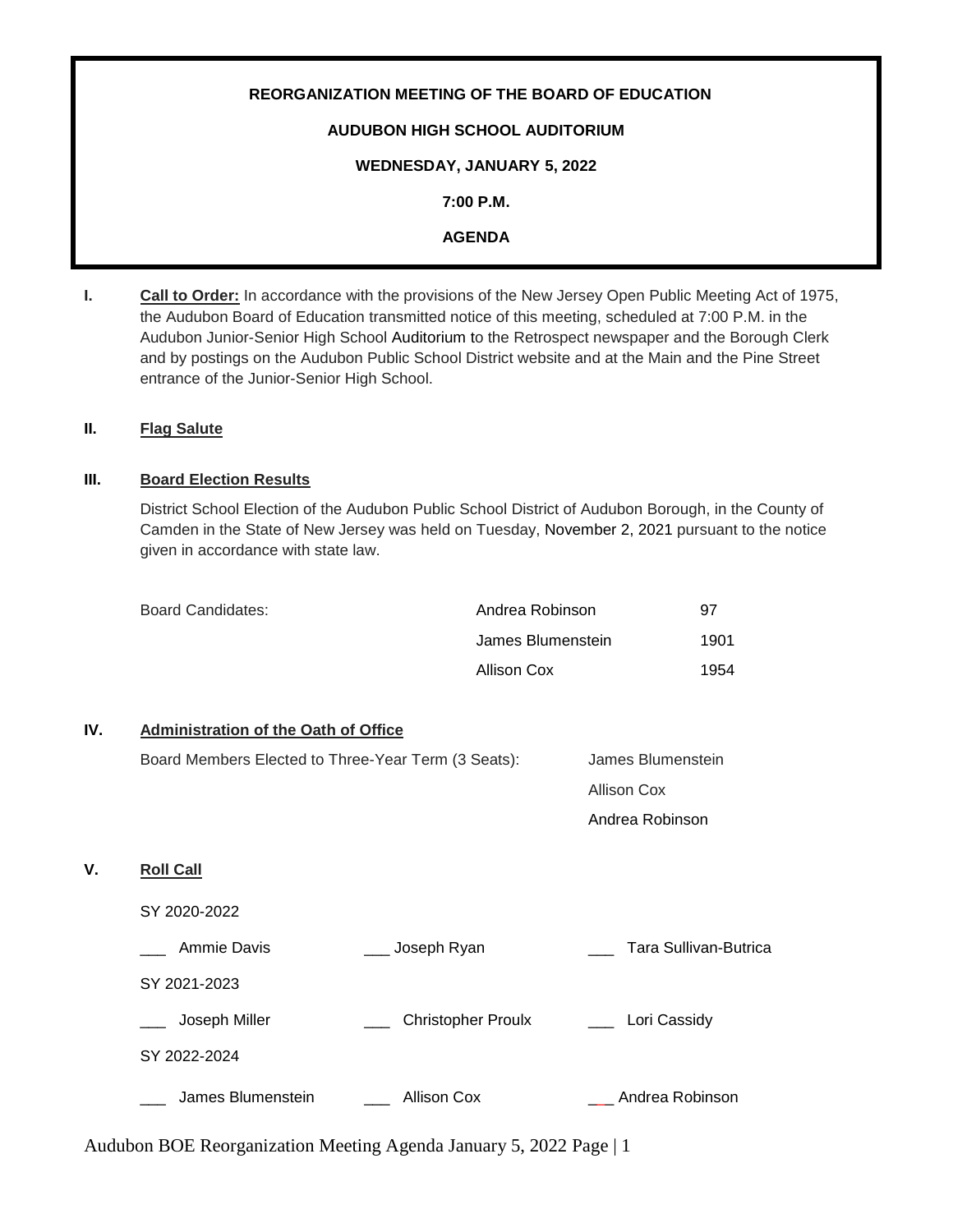### SY 2022 Mt. Ephraim Representative

\_\_\_ Nancy Schiavo

# **VI. Reorganization of the Board**

### 1. **Office of President**

The Board Secretary calls for nomination for the office of President of the Board. Motion to close nominations for the office of President. The Board Secretary/Business Administrator calls the roll for the office of President. The Board Secretary/Business Administrator declares \_ duly elected as President of the Audubon Board of Education. President assumes chairmanship of meeting.

## 2. **Office of Vice-President**

The President calls for nominations for the office of Vice-President of the Board. Motion to close nominations for the office of Vice President. The Board Secretary/Business Administrator calls the roll for the office of Vice President. The Board President declares \_\_\_\_\_\_\_\_\_\_\_\_\_\_\_\_\_\_\_\_\_\_\_\_\_\_\_\_\_\_\_\_\_\_ duly elected as the Vice President of the Audubon Board of Education.

## 3. **Board Meeting Dates**

Motion to approve the Board meeting dates for the period of January 5, 2022 through January 4, 2023. Meetings will begin as noted with the Executive Closed Session at 6:30 pm, followed by the Action Meeting at 7:00 PM except for the Re-Organization Meeting on January 4, 2023 which will start at 7:00 PM.

## **VII. Governance**

- 1. Motion to approve Audubon Board of Education's compliance with the Ethics Acts thereby certifying that:
	- i. The School Ethics Act and Code of Ethics for School Board Members has been received and discussed,
	- ii. Policies and Procedures regarding training of district Board of Education members have been adopted, and
	- iii. Each School Board of Education member acknowledges receipt of the Code of Ethics for School Board Members and has become familiar with the Code of Ethics.
- 2. Motion to approve Robert's Rule of Order as the basis for the conduct of all meetings of the Audubon Board of Education.

Motion to Approve Item(s) 1 through 2: \_\_\_\_\_\_\_\_\_\_\_\_\_\_\_\_\_\_\_ Second: \_\_\_\_\_\_\_\_\_\_\_\_\_\_\_\_\_\_\_\_

#### **Roll Call**

| Ammie Davis       | <sub>-</sub> Joseph Ryan  | Tara Butrica    | Nancy Schiavo |
|-------------------|---------------------------|-----------------|---------------|
| Joseph Miller     | <b>Christopher Proulx</b> | Lori Cassidy    |               |
| James Blumenstein | Allison Cox               | Andrea Robinson |               |

Audubon BOE Reorganization Meeting Agenda January 5, 2022 Page | 2